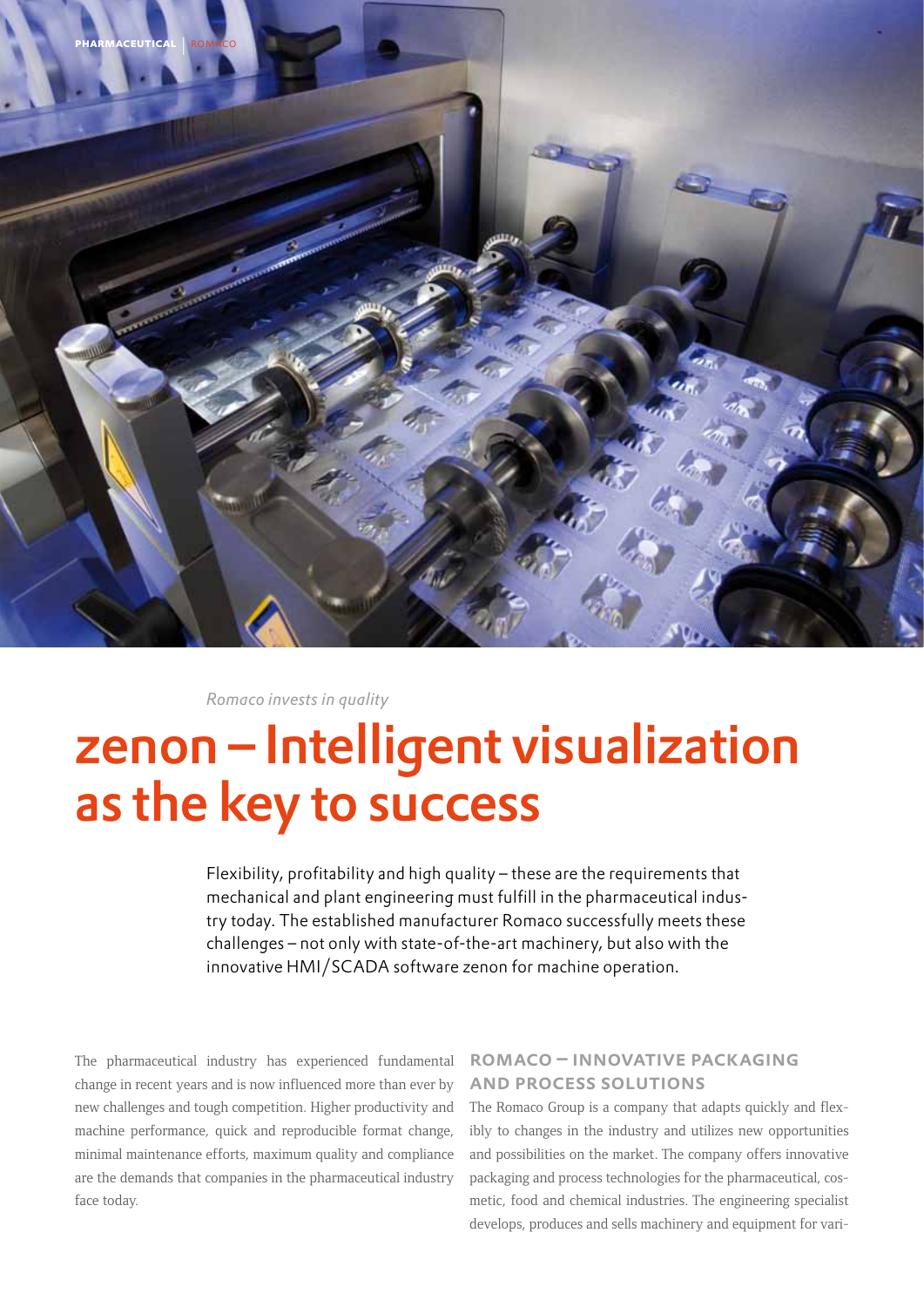

*Romaco implements an HMI solution with zenon which is not only cost-efficient but also future-proof and offers maximum protection of investment.*

ous industrial applications: primary and secondary packaging systems, machines for sterile liquid and powder filling, as well as process plants for semi-solid and solid forms. Romaco Pharmatechnik GmbH – with headquarters in Karlsruhe – manufactures thermoforming machines, heat sealing machines, as well as counting machines for filling pills and capsules. In addition to the headquarters in Karlsruhe, Romaco also has three further locations in Europe. Around 450 employees look after customers in over 180 countries. A total of 50,000 of the provider's machines are in use worldwide.

#### deciding on functionality and **FLEXIBILITY**

In order to continue fulfilling high-quality company standards, market requirements and compliance guidelines, Romaco decided to introduce a new visualization solution for thermoforming and heat sealing machines, as well as for cartoning systems and filling lines. The goal was to establish the most uniform operation possible and to organize monitoring of the packaging location technologies in order to make their own work more efficient and to be able to offer the customer a more consistent look & feel for all machines and lines. Furthermore, the Romaco Group wanted to introduce consistent and uniform recipe management, as well as standardized audit trails for all further machines. "For quality management and product control it is also important to provide superordinate systems, such as an SAP application, with all relevant data from the production or packaging process – for example, not only the generated quantities,

and time information, but also errors in the process," explains Jürgen Kratzmeier, Engineering Manager at Romaco Pharmatechnik GmbH. In consultation with the Italian subsidiary, the machine and equipment builder decided to implement the HMI/ SCADA software, zenon. The innovative HMI/SCADA solution, zenon, distinguishes itself through its flexibility, an intuitive user interface, platform and hardware independence, as well as compatibility to guidelines such as FDA 21 CFR Part 11 or GAMP5. "zenon is a solution that offers a very comprehensive scope of service, and at the same time it is easy to operate," explains Jürgen Kratzmeier, "The software offers possibilities that go well beyond simple machine operation. We profit from the Historian, the detailed statistical analysis capabilities, the array of graphical possibilities, the networking and the range of connectivity to other systems and controllers."

#### operate machines more efficiently WITH ZENON

The zenon-based solution for operation, monitoring, and control of the Romaco technologies is unified and standardized for all machinery. The user interface consists of several components: in addition to the status bar with status and error messages, user identification, data and time can be found on the right in a navigation bar, where operators can call up various functions and find information. This includes, amongst other things, "format administration", "configuration and information", "error statistics" and "recent messages". Employees can select, create and edit formats for production in the menu format administration.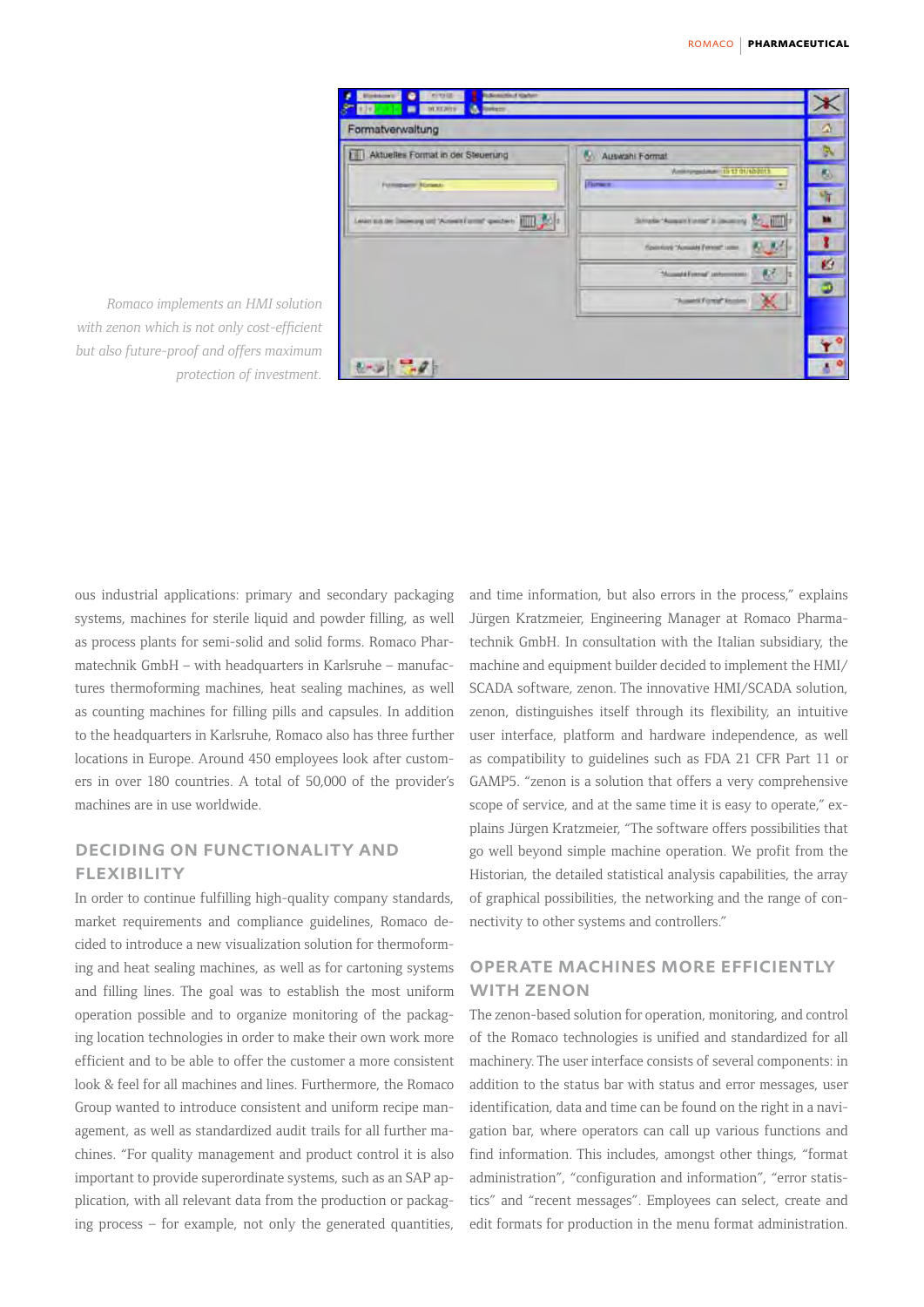*Today, we can offer our customers a cost-effective software solution with zenon which fulfills their wide-ranging requirements and can optimally support customers in mastering daily tasks within the production and packaging areas.* **""**

jürgen kratzmeier, engineering manager at romaco pharmatechnik gmbh

All variable data that is required for the production process is saved in these format sets (or recipes). For example, the user can find diagnosis functions for hardware components under Configuration and Information. Machine data, control inputs and outputs as well as software status can also be displayed here. Error statistics display the production parameters such as the batch run times, set value batch, and the number of correctly made packages, as well as the reject amounts per lot. Under Current Messages users can find current error, warning or instructive messages in a tabular format – classified by message type and therefore according to importance and relevance. Based on an assembly number or electrical control plans, users can easily localize a disturbance or error source. Additionally, it is possible to call up help texts for troubleshooting. All messages are also archived and can be exported to a log file.

In the workspace (main screen in the middle) users are given an overview window of the machinery or equipment. They can comfortably and quickly reach parameter screens via the colored markings of the machine components. It is therefore possible to view, correct and adapt all variables of the packaging process. These include the process parameters as well as format and packaging parameters. In the case of the Noack thermoforming machine, the user is able to call up format parameters such as feed length, blister dimensions etc. Furthermore, from here the users can comfortably access the settings of the format sections, the mechanical settings based on scales or the settings of the product feed.

J<br>L

### fulfill compliance requirements with zenon

As with every machine and equipment builder, Romaco must also observe a variety of legal compliance guidelines. As the company has an export ratio of more than 75%, the international FDA specifications according to 21 CFR Part 11 are all the more important. "One of the highlights of zenon and also the main reason why we chose zenon, is that we have the possibility of fulfilling and documenting legal requirements," Jürgen Kratzmeier confirms. The 21 CFR Part 11 set of rules stipulated